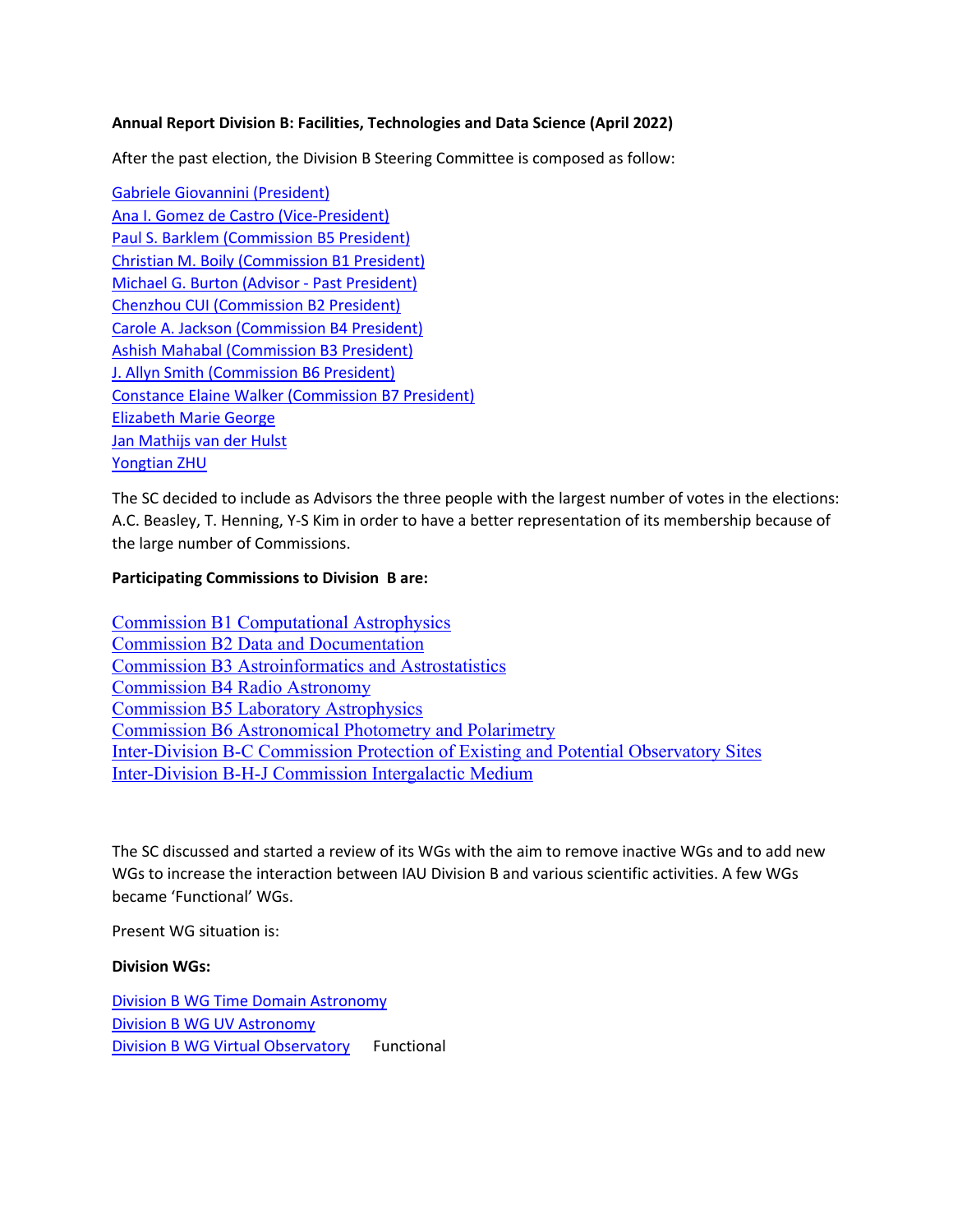### **Inter-Division WGs:**

Coordination of Synoptic Observations of the Sun (B-E) Functional

### **Commission WGs:**

| Designations & Nomenclature Commission B2 Functional |  |  |
|------------------------------------------------------|--|--|
|------------------------------------------------------|--|--|

FITS Commission B2 Functional

Preservation and Digitization of Photographic Plates Commission B2 Functional

Global VLBI Alliance **Commission B4** 

Spectroscopic and Radiative Data for Molecules Commission B5

Site Protection Commission B7

### **Inter-Commission WGs:**

Historical Radio Astronomy (Inter-Union IAU-URSI)

Commission B4-C3 Functional

During the first half of 2022 the main job of Division B SC was to organize the Division B days at the IAU GA in August 2022. WGs were invited to organize scientific sessions on their activity. A program was presented and invited people are expected to register and to submit their abstract before the end of March.

Six sessions were organized in parallel mode: **New Facilities and Growing Archives; History of Radio astronomy in Eastern Asia; Laboratory Astrophysics; The Global VLBI Alliance; Laboratory Astrophysics Databases: from the provider to the user: encouraging FAIRness; UV photometry planning for the future.**

Other SC activities are:

- Supporting Letters to IAU Symposia proposals
- Selection of best IAU Symposia proposals
- Advice on the selection of the IAU PhD prize